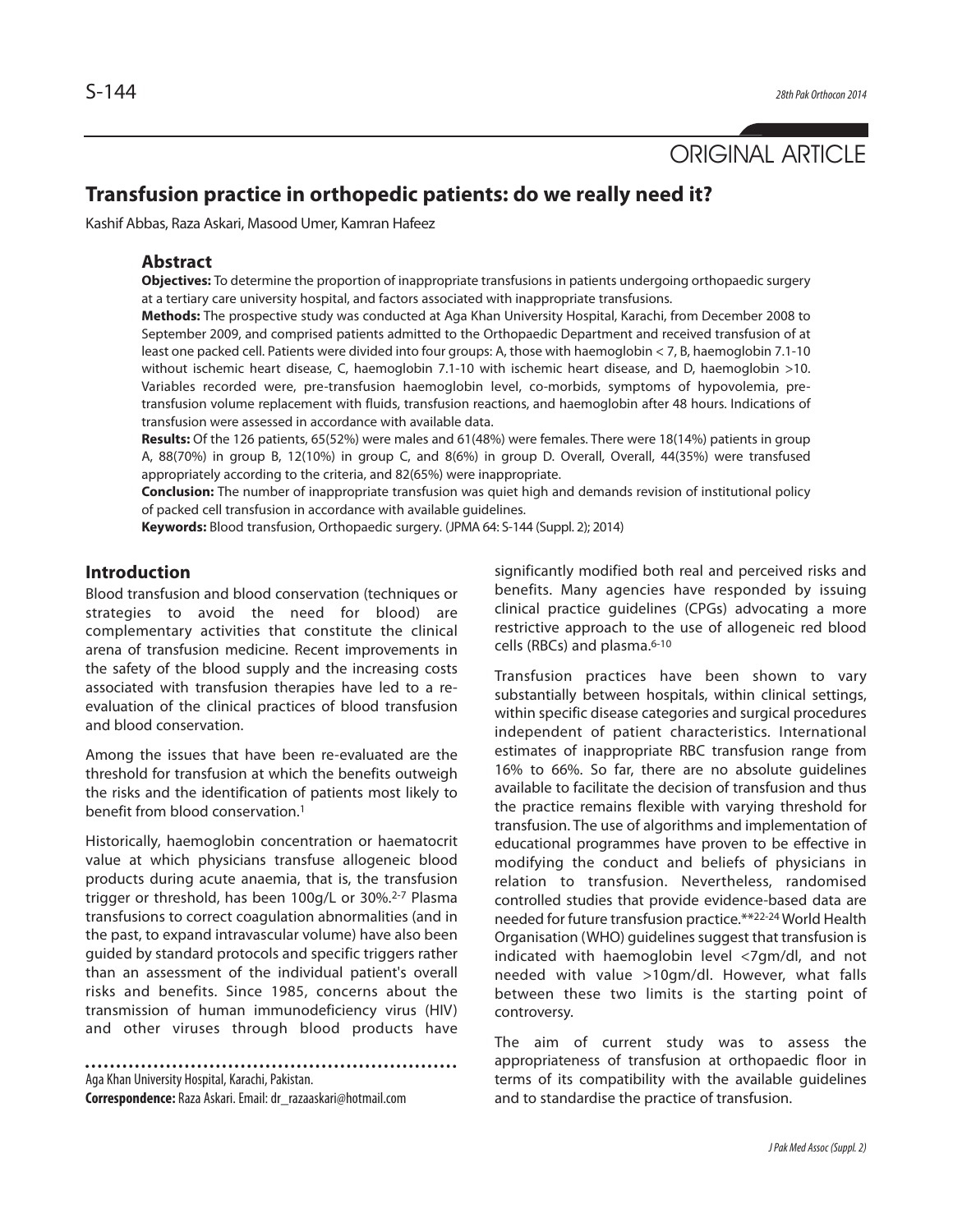## **Patients and Methods**

The prospective study was conducted from December 2008 to September 2009 at Aga Khan University Hospital, Karachi, and comprised patients who were admitted to Orthopaedic Department and received transfusion irrespective of initial trauma or the postoperative day. All patients who were transfused at least 1pnt of PRBC were included. Those who received preoperative transfusions and all transfusions other than RBCs were excluded. The patients were divided into four groups: A, those with



# In patients WITHOUT acute blood loss, consider transfusion of packed red blood cells when ...



**Annexure-1:** Guidelines for Canadian Clinical Practice, Ottawa, Canadian Medical Association (1994).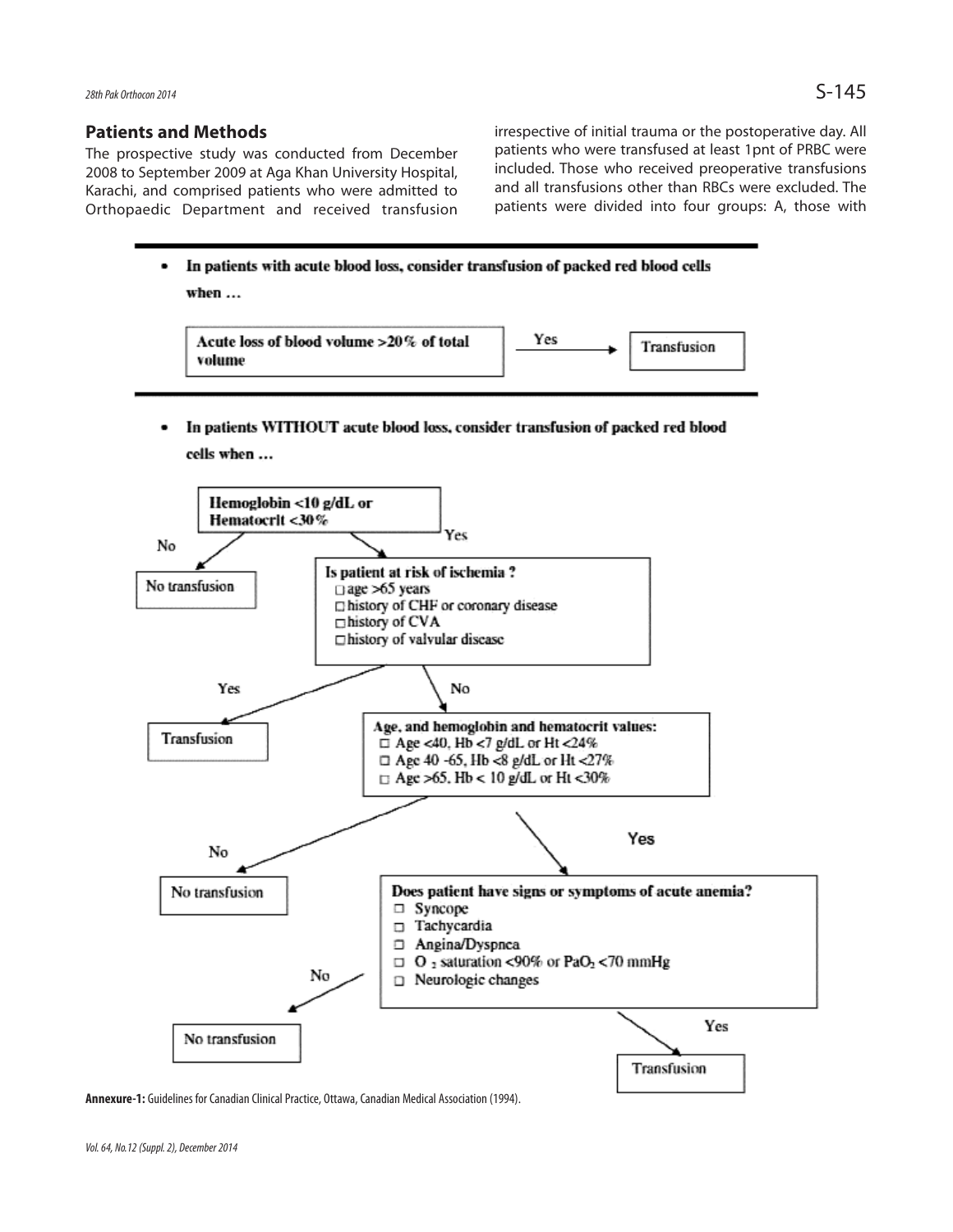**Annexure-2:** British committee for standards in heamatology recommendations.34

### **Need based on estimation of lost blood volume**

#### **>40% loss (>2000ml)**

Rapid volume replacement including RBC transfusion is required

## **30% to 40% loss (1500ml to 2000ml)**

Rapid volume replacement with crystalloids or synthetic colloids is required, RBC transfusion may also be needed

#### **15% to 30% loss (800ml to 1500ml)**

Need to transfuse crystalloids or synthetic colloids;need for RBC transfusion is unlikely unless the patient has pre-existing anemia,continuing blood loss or reduced cardiovascular reserves.

#### **Less than 15% blood loss(<750 ml)**

No need for transfusion unless volume loss is superimposed on preexisting anemia or when patient is unable to compensate due to severe cardiac or respiratory disease.

#### Need based on Hb concenteration

#### **Hb < 7g/dl**

RBC transfusion indicated.If the patient is otherwise stable the patient should receive 2 units of packed RBCs following which the patient clinical status and Hb should be reassessed.

#### **Hb 7-10 g/dl**

Correct strategy is unclear **Hb> 10 g/dl**

RBC transfusion not indicated

#### **High risk patients**

Patients > 65 yrs of age and/or those with cardiovascular or respiratory disease may tolerate anemia poorly. Such patients should be transfused when Hb < 8 g/dl.

haemoglobin  $\langle 7, 8, 1$  haemoglobin 7.1-10 without ischemic heart disease, C, haemoglobin 7.1-10 with ischemic heart disease, and D, haemoglobin >10.

Data was collected through a specifically designed questionnaire which was filled out concurrently as the patients were transfused by on-call duty doctor. They were first familiarised with the questionnaire and information was collected until the patient was discharged from the Orthopaedic service.

Variables recorded were demographic details like age, gender, date and duration of hospitalisation, mode of admission (emergency or elective), type of surgery, pretransfusion haemoglobin level, American Society of Anesthesiologists (ASA) level, co-morbids, signs and symptoms of hypovolemia (like weakness, vertigo, syncope, tachycardia, angina, dyspnoea, mental status change), pre-transfusion volume replacement with fluids, pre-transfusion vitals, transfusion reactions and haemoglobin after 48 hours. Indications of transfusion were assessed in accordance with available data. We also noted the consultant under whose supervision the patient was admitted and who ordered the transfusion.

We compared our transfusion practices with the

guidelines of the Guidelines for Canadian Clinical Practice, Ottawa, Canadian Medical Association, 1994 (Annexure-1). It is a set protocol of indications for transfusions,

According to the guidelines, if the acute blood loss is >20% regardless of haematocrit, the patient needs transfusion. If there is no acute blood loss, consider haematocrit; if its >30% no need for transfusion, but if <30% then transfuse if the patient is at the risk of ischemia which include age >65, history of chronic heart failure (CHF) or coronary artery disease (CAD), stroke or transient ischemic attack (TIA) or history of heart valve disease. If the patient is not at the risk of ischemia then in comes the age and haematocrit (Hct) criteria which is age <40 Hct <24 % (If patient is healthy and can tolerate lower haematocrit) age 40-65, Hct <27% age >65, Hct <30 % if no, then no transfusion, but, if yes, then check if the patient has signs and symptoms of acute anaemia which are syncope tachycardia (older than 40 yrs, heart rate(HR) >100, younger than 40, HR>120) Angina/Dyspnaea Pulse oximetry <90% or arterial blood gas (PaO2) <70 mmHg, Mental status change, if yes, then transfuse, if no, then no transfusion is required.11-19

We also compared our data with British Task Force recommendations<sup>20</sup> which consider need based on estimation of lost blood volume and on haemoglobin concentration (Annexure-2).

It is expensive to collect, process and administer. One pint of blood costs about 120 Pounds in Britain and 19.2 British Pounds in Pakistan (Rs.2700 approximately)<sup>21</sup> and so it calls for rational use of blood transfusion which means getting the right blood to the right patient at the right time.

After each transfusion, it was categorised as adequate or inadequate according to these established criteria. Nevertheless, randomised controlled studies that provide evidence-based data are needed for future transfusion practice.22-24

For statistical analysis, SPSS 17 was used.

#### **Results**

Of the 126 patients, 65(52%) were males and 61(48%) females. Overall, 12(10%) patients had prior IHD and 4(3%) had a pulmonary problem. There were 18(14%)

**Table-1:** Gender ratio.

| <b>Variables</b> | Appropriate | Inappropriate | P-value |
|------------------|-------------|---------------|---------|
| Sex              |             |               |         |
| Male             | 24          | 41            | 0.075   |
| Female           | 20          | 41            |         |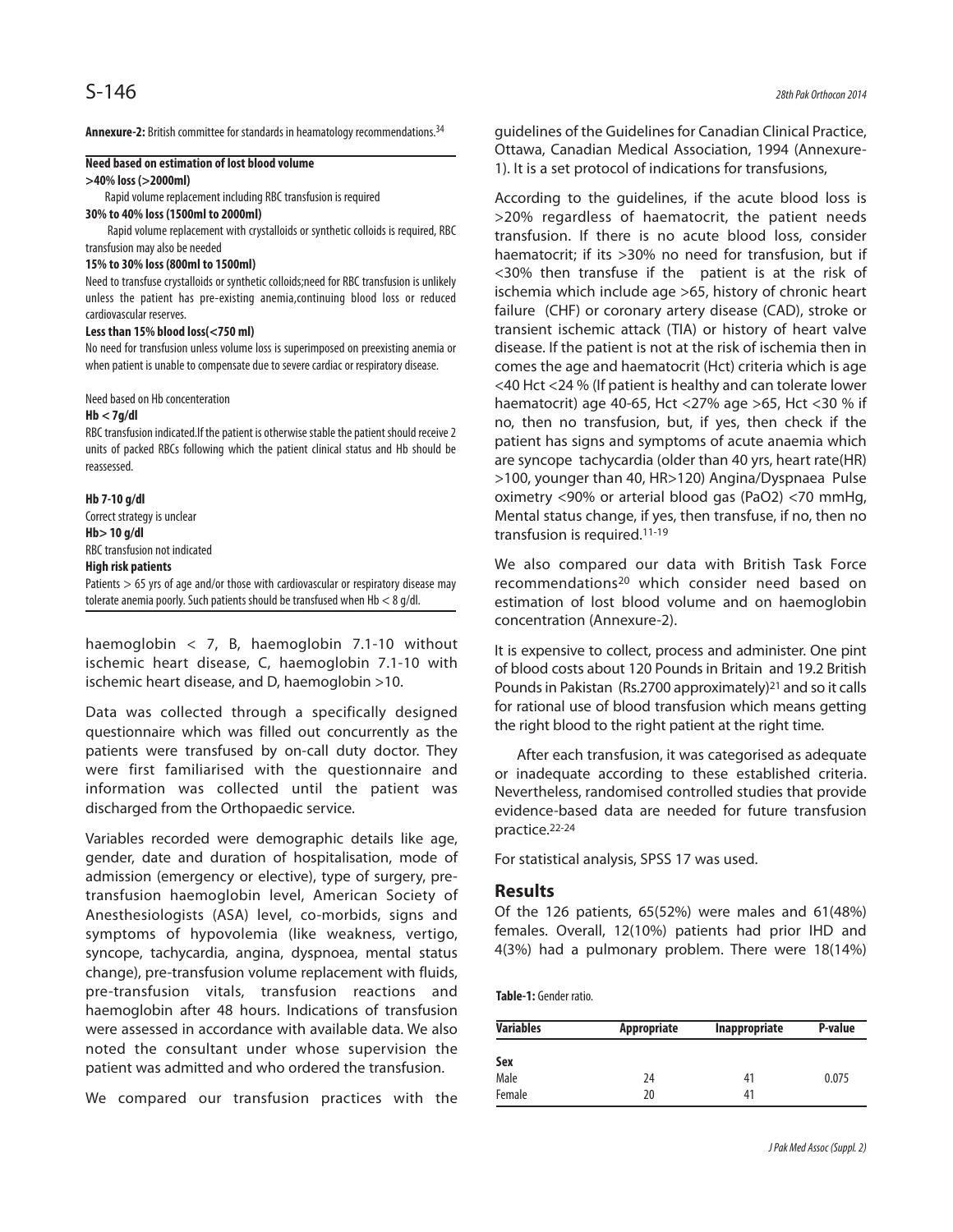**Table-2:** Division of patients according to American Society of Anesthesiologists (ASA) grading, previous transfusions, reactions and clinical indications.

## **Table-5:** Pre-transfusion haemoglobin and ischemic heart disease status.

|                |                    | <b>Frequency</b> | Percent | <b>Valid</b>   | <b>Cumulative</b> |
|----------------|--------------------|------------------|---------|----------------|-------------------|
|                |                    |                  |         | <b>Percent</b> | <b>Percent</b>    |
| Valid          | $<$ 7              | 18               | 14.3    | 14.4           | 14.4              |
|                | 7.1-10 without IHD | 88               | 69.8    | 70.4           | 84.8              |
|                | 7.1-10 with IHD    | 11               | 8.7     | 8.8            | 93.6              |
|                | >10                | 8                | 6.3     | 6.4            | 100.0             |
|                | Total              | 125              | 99.2    | 100.0          |                   |
| <b>Missing</b> | System             |                  | 0.8     |                |                   |
| Total          |                    | 126              | 100.0   |                |                   |

### **Table-6:** Co morbid.

|       |       | <b>Frequency</b> |                          |       | Percent Valid Percent Cumulative Percent |
|-------|-------|------------------|--------------------------|-------|------------------------------------------|
|       |       |                  | <b>Diabetes Mellitus</b> |       |                                          |
| Valid | Yes   | 23               | 18.3                     | 18.3  | 18.3                                     |
|       | No    | 103              | 81.7                     | 81.7  | 100.0                                    |
|       | Total | 126              | 100.0                    | 100.0 |                                          |
|       |       |                  | <b>Hypertension</b>      |       |                                          |
| Valid | Yes   | 38               | 30.2                     | 30.2  | 30.2                                     |
|       | No    | 88               | 69.8                     | 69.8  | 100.0                                    |
|       | Total | 126              | 100.0                    | 100.0 |                                          |

**Table-7:** Estimated blood loss values.

| <b>Blood Volume (ml)</b> | <b>No of Patients</b> |
|--------------------------|-----------------------|
| 250                      | 66                    |
| 500                      | 31                    |
| 750                      | 11                    |
| 1000                     | 14                    |
| >1000                    | 04                    |

**Table-8:** Day on which blood transfusion was done.

| <b>No of Transfusion</b> |  |
|--------------------------|--|
|                          |  |
| 80                       |  |
| 28                       |  |
| 4                        |  |
| 10                       |  |
|                          |  |

encountered transfusion reactions, while 24(19%) patients had some clinical indication of transfusion, including hypotension and tachycardia (Table-2).

Pre-transfusion vitals showed 4(3%) had fever, 25(20%) had tachycardia and 2(1.6%) were tachypneaic and 7(5.5%) were hypotensive (Table-3).

Pre-transfusion Hb, IHD and co-morbid statuses of the

| grading, previous transiusions, reactions and clinical indications. |                 |  |  |
|---------------------------------------------------------------------|-----------------|--|--|
| <b>Variables</b>                                                    | <b>Patients</b> |  |  |
| ASA                                                                 |                 |  |  |
|                                                                     | 44              |  |  |
| Ш                                                                   | 53              |  |  |

|                              | رر  |
|------------------------------|-----|
| $\mathbb{I}$                 | 29  |
| <b>Previous Transfusions</b> |     |
| Yes                          | 31  |
| No                           | 75  |
| <b>Transfusion Reactions</b> |     |
| Yes                          | 4   |
| N <sub>o</sub>               | 122 |
| <b>Clinical Indications</b>  |     |
| Yes                          | 24  |
| No                           | 102 |

#### **Table-3:** Vital signs.

| <b>Variable</b>         | <b>Patients</b> |
|-------------------------|-----------------|
| <b>Temperature</b>      |                 |
| Normal                  | 122             |
| Fever                   | 4               |
| <b>Pulse</b>            |                 |
| Tachycardia             | 25              |
| Bradycardia             | 1               |
| Normal                  | 100             |
| <b>Respiratory Rate</b> |                 |
| Normal                  | 124             |
| Tachypnea               | 2               |
| <b>Blood Pressure</b>   |                 |
| Normotensive            | 115             |
| Hypertensive            | 4               |
| Hypotensive             | 7               |

**Table-4:** Pre-transfusion haemoglobin status.

|       |            | <b>Frequency</b> |       |       | Percent Valid Percent Cumulative Percent |
|-------|------------|------------------|-------|-------|------------------------------------------|
| Valid | -7         | 18               | 14.3  | 14.3  | 14.3                                     |
|       | $7.1 - 10$ | 100              | 79.4  | 79.4  | 93.7                                     |
|       | >10        | 8                | 6.3   | 6.3   | 100.0                                    |
|       | Total      | 126              | 100.0 | 100.0 |                                          |

patients in group A, 88(70%) in group B, 12(10%) in group C, and 8(6%) in group D.

Overall, 44(35%) were transfused appropriately according to the criteria, and 82(65%) were inappropriate (Table-1).

There were 44(35%) ASA 1, 53(42%) ASA 2 and 29(23%) ASA 3 patients. Overall, 75(59.5%) patients were transfused for the 1st time. Four (3%) patients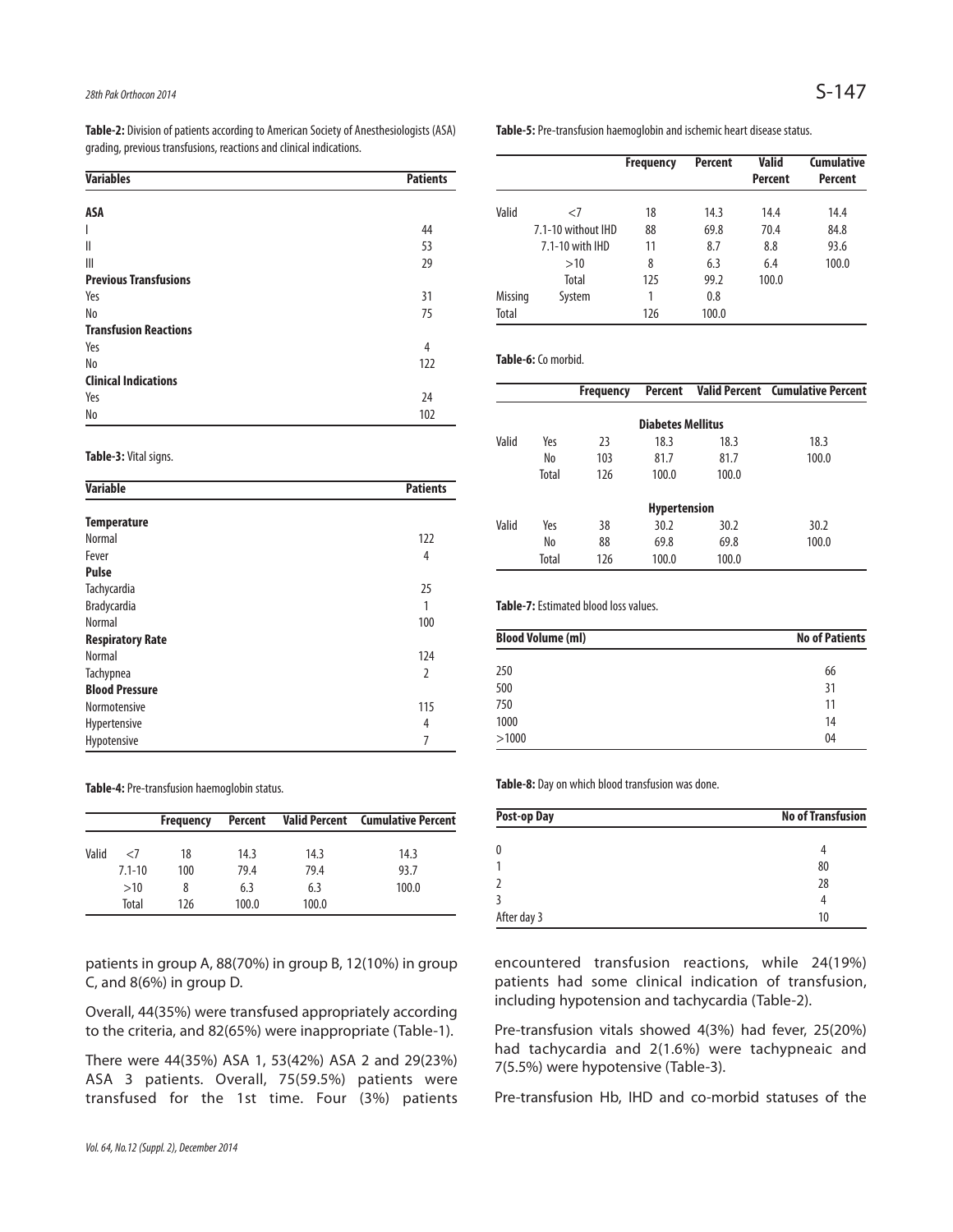#### **Table-9:** Amount of pints transfused.

| <b>Pints</b> | <b>No of Patients</b> |
|--------------|-----------------------|
|              | 61                    |
|              | 48                    |
|              | 8                     |
| >3           |                       |

**Table-10:** Consultants' Practice patterns realted to transfusions.

| <b>Consultants</b> | Appropriate | Inappropriate |  |
|--------------------|-------------|---------------|--|
| A                  | 09          | 04            |  |
| B                  | 01          | 00            |  |
| C                  | 29          | 07            |  |
| D                  | 23          | 16            |  |
| E                  | 07          | 03            |  |
| F                  | 05          | 08            |  |
| G                  | 08          | 06            |  |





**Figure:** Haemoglobin status and transfusion.

patients were also noted (Tables-4-6).

Estimated blood loss, as assessed intraoperatively, was 250ml in 66(52%) patients, and 500ml in 31(25%) (Table-7).

Besides, 4(3%) patients were transfused on the day of surgery (Table 8). Volume of blood transfused were also noted (Table-9).

There were 18(14%) patients who had Hb  $<$ 7 and were transfused . Nine (7%) patients had Hb >10; 11(9%) had 7- 10 with some co-morbid, while 88(70%) had Hb in 7-10 didn't have any comorbid yet they were transfused (Figure).

The practice pattern of different consultants were also seen which were arbitrary based on random criteria (Table-10).

## **Discussion**

Blood transfusion is the process of transferring blood or blood-based products from one person into the circulatory system of another. It is life-saving in some situations as in acute haemorrhagic shock. Transfusions are also needed to replace blood lost during surgery. Blood transfusion though life-saving is not without risks or costs. Nevertheless, there is no consensus as to the precise indications for the use of this treatment and there is evidence of significant variations in transfusion practice. These variations do not correlate with the characteristics of the patients and depend more on the individual criteria of the attending physician; a fact that suggests extensive inappropriate transfusion use.25-27 The risks of transmitting numerous blood-borne diseases cannot be emphasised more. Safe blood is a scarce and valuable resource. And, hence, the need for more vigilant use of it.

In literature, the rates of appropriate transfusion practice vary enormously (from 3% to 42.3%) because of marked differences in the criteria used to assess this clinical activity.27-30 We found that most episodes of inappropriate use occurred as a result of overestimating the patient's immediate risk. Other studies have described a higher rate of inappropriate transfusion practice in surgery departments than in other medical specialities.

It is expensive to collect, process and administer. One pint of blood costs about 120 Pounds in Britain and 19.2 British Pounds in Pakistan (Rs.2700 approximately)<sup>21</sup> and so it calls for rational use of blood transfusion which means getting the right blood to the right patient at the right time. Limiting transfusions to patients whose chance of survival or quality of life is improved with blood will help to decrease the high demand for blood products and will reduce unnecessary exposure of patients to the risks of transfusion. The unnecessary expenditure implicated in inappropriate PRBC transfusion implies a loss of capacity to meet other healthcare needs that might be beneficial to patients. Along this line, an important problem is the difficulty with which physicians assume the concept of cost-opportunity. The extended idea is that physicians should do what they think is best for the patient without other considerations. Nevertheless, this does not take into account the fact that when limited resources are involved, excessive attention to one patient may result in inadequate attention to another and may lead to inefficacy.28-31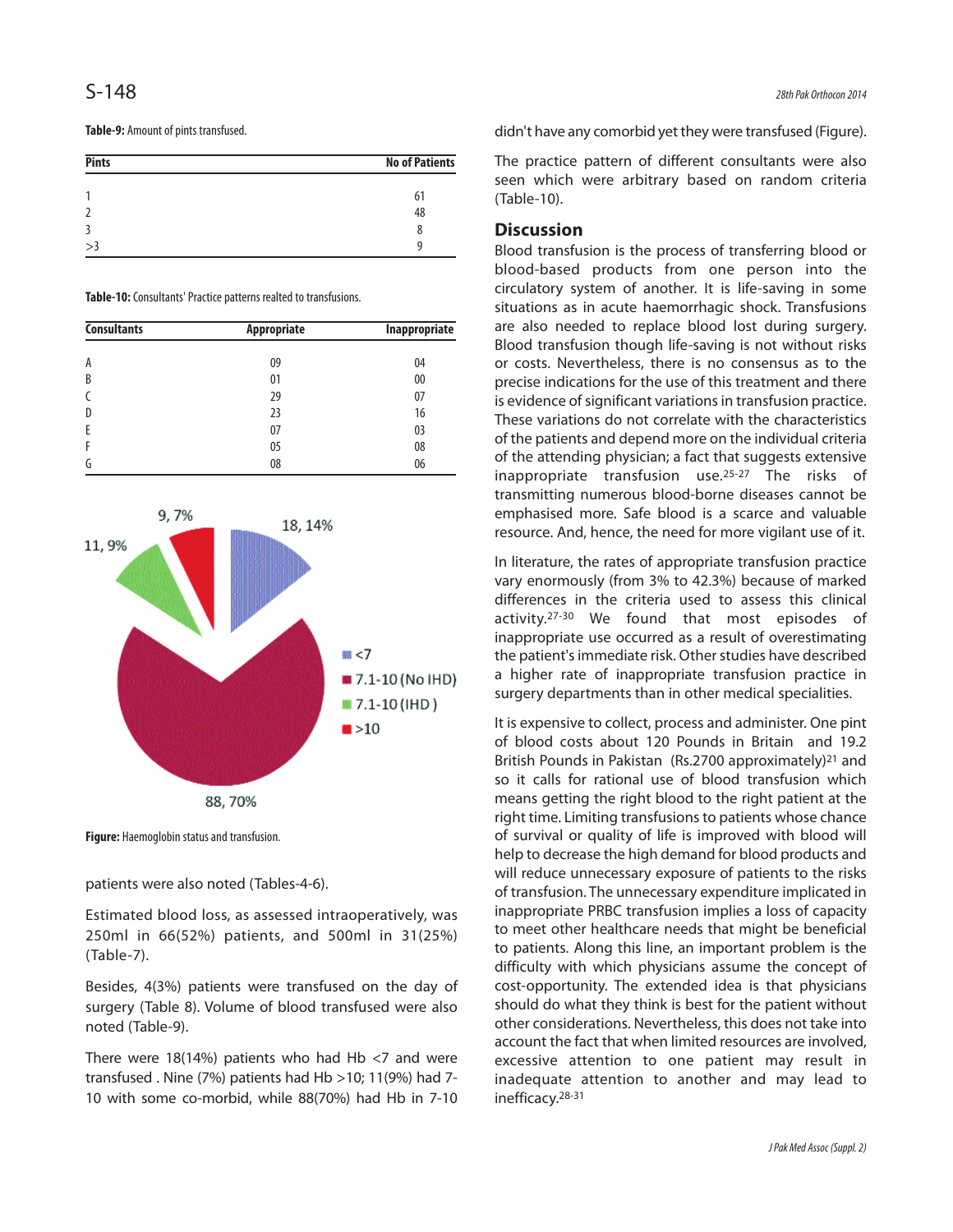# 28th Pak Orthocon 2014  $\mathsf{S}\text{-}149$

The reasons for inappropriate use of this resource will be the subject of future investigation, but it is likely that the following will be among them: first, many physicians may be unaware that transfusion guidelines exist, and even if they know about them, they may not have sufficient knowledge of the specific situations in which transfusion is indicated; second, current trends in medical practice can result in overtreatment, particularly in cases of acute bleeding or in patients undergoing procedures in which the technical characteristics favour substantial bleeding; and, third, it is a fact that the available clinical guidelines for PRBC transfusion are not based on grade-A evidence in an age when evidence-based medicine is becoming the norm.31-33

General guidelines for appropriate transfusion practice include WHO recommendations which suggest that all donated blood should be tested for HIV, acquired immunodeficiency syndrome (AIDS) hepatitis, syphilis and malaria. Decision to transfuse must be based on hematologic and clinical status of the patient and patient's risks for developing complications of inadequate tissue-oxygen delivery.

There are many complications associated with blood transfusions which include allergic reactions, transfusionrelated acute lung injury (TRALI), delayed haemolytic transfusion reaction, febrile non-haemolytic transfusion reaction, Graft vs. Host disease infections, and complications of massive transfusions.<sup>34</sup>

Different protocols are there for transfusion of blood products in different parts of the world. There are many controversies regarding blood transfusions, different criteria of assessing blood loss. Different protocols and threshold of transfusions are not only variable among different regions of the world, but even among different consultants of the same centre.

There was no gender-wise discrimination for transfusion. Approximately same number of males and females were inadequately transfused and the p value was also not significant. ASA level also had no significance though indirectly it should have as the more patient has comorbid the lower the threshold of transfusion, and more the ASA value, more chances are there for these patients to be transfused. This was not the case with our patients as the p-value came out to be non-significant.

Clinical judgment also plays a significant role in deciding which patients to be transfused. Vitals, especially blood pressure and pulse, are very important in this regard. It was seen that only 24 patients had clinical symptoms of blood transfusion out of 126, showing total disregard to clinical judgment in addition to laboratory values.

Estimated blood loss also plays an important role in decision-making about blood transfusion. According to the British Committee for Standards in Haematology, 35 acute blood loss of >40% or >2000ml requires rapid blood transfusion, while 15% loss of about 750ml needs no transfusion. In our study, there were 29 patients who had blood loss of 750ml or more and needed transfusion according to these guidelines, while 97 patients had a loss less than 750ml yet they were transfused.

Most of the patients (80) were transfused on 1st post-op day, most probably due to the practice of checking haemoglobin on 1st post-op day and then making the decision to transfuse. This post-op day was not a standard time after surgery, like it varied from 4hr to 18hrs depending upon the time of the day surgery ended. Due to this the reason for decreased Hb cannot be distinguished that whether it is due to the actual blood loss or dilutional decrease in Hb.

Recent literature also shows that there is no role of just 1 pint of blood transfusion, but in our study about half of the patients (61) were transfused 1 pint of blood.

We also concluded that 18(14%) patients had Hb <7 and were fulfilling the criteria for transfusion, while 9 patients had Hb of >10 and were unnecessarily transfused. Besides, 11 patients had Hb 7-10 and these patients had IHD as a co-morbid. Hence, they had a relative transfusion indication while a bulk of patients (70%) had the same Hb while not having any co-morbid but were still transfused which could have been clearly avoided. Many of the patients had their 1st transfusion and that too unnecessarily.

Individually, transfusion practices of all the consultants were analysed and it was found that the consultants had ordered unnecessary transfusions more than the indicated one and each having their own personal threshold. Interestingly, this is the only variable which came out significant (p<0.05).

It was estimated that every third patient admitted in the Orthopaedics Department had undergone blood transfusion whether appropriate or inappropriate. This shows the amount of burden on the acquiring, processing, storing and utilisation of this valuable source. Segregating adequate transfusions from inadequate ones decreased that number from 1 in 3 to 1 in 20, meaning that from 33% transfusion rate it dropped to 5% of the admitted patients. So, just by adhering to the guidelines, the need for transfusion can be drastically reduced and the pressure on this precious resource can be decreased.